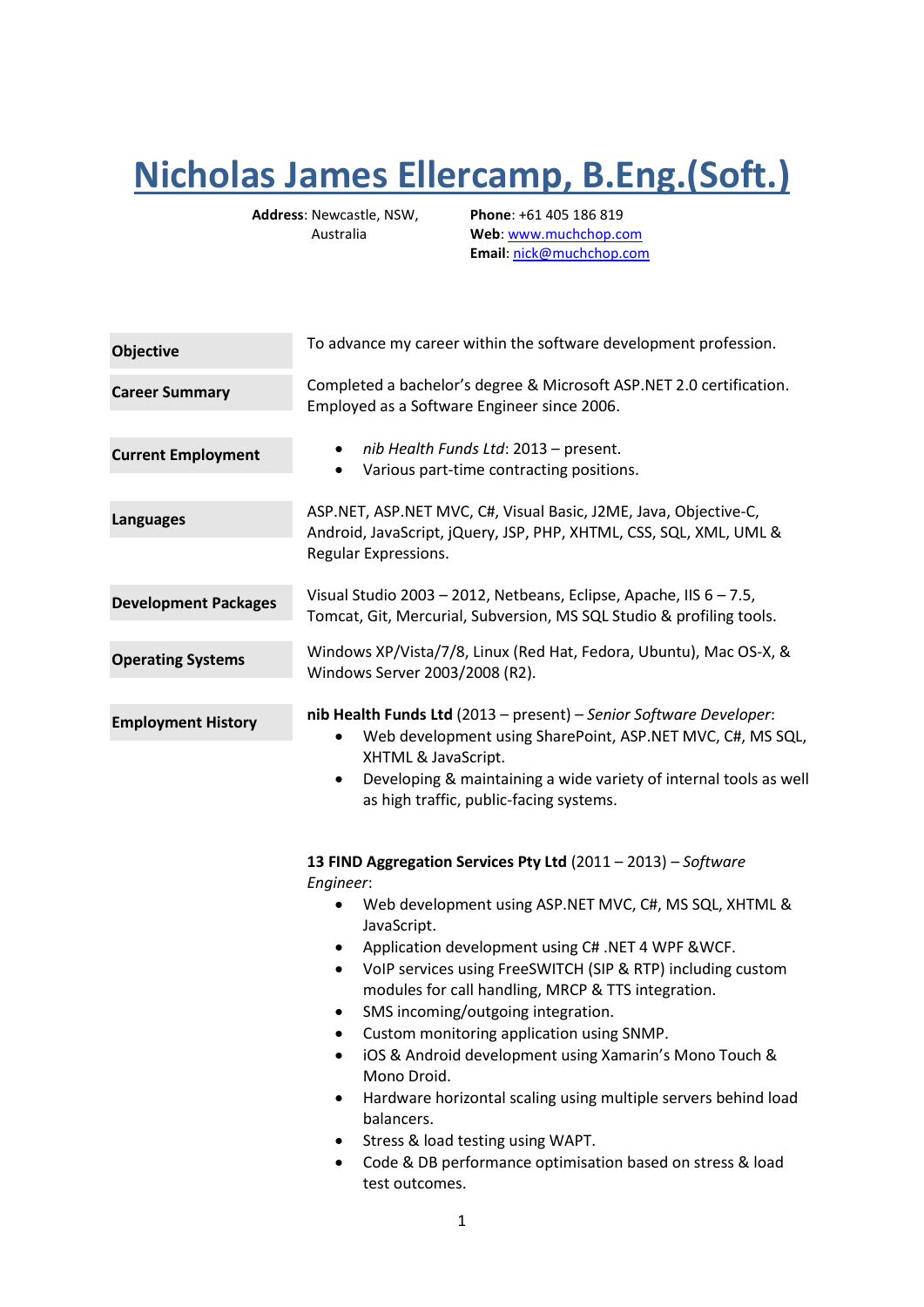## **Employment History (continued)**

**Izilla Partners Pty Ltd** (2009 – 2011) *– Software Developer / Analyst*:

- Web development using ASP.NET MVC, C#, MS SQL, XHTML, JavaScript, & CSS.
- Application development using C# .NET 4.
- Client liaison, requirements elicitation, training & extensive support.
- Sample websites & projects:
	- o <http://www.dreamworld.com.au/> one of Australia's largest theme parks.
	- o <http://www.greater.com.au/> major Australian building society.
	- o <http://www.amfbowling.com.au/> ten pin bowling franchise.
	- o <http://www.oo.com.au/> a large-scale ecommerce site.

**Spectrum Wired Pty Ltd** (2006 – 2009) *– Software Engineer*:

- Mobile phone development using J2ME & .NET CF.
- Web development using ASP.NET MVC, C#, MySQL, MSSQL, XHTML, JavaScript, & CSS.
- Application development using C# .NET 3.5 & Java.
- Database development using Microsoft SQL Server 2005 & 2008.
- Sample websites & projects:
	- o <http://u.lasoo.com.au/> a dig-based community shopping website focussing on user contributions.
	- o Various location-based, social networking systems.

**Software Contractor** (2002 – present) – *Contract Developer*:

- Web Design using XHTML, CSS, ASP.NET & JavaScript.
- Mobile development for iOS & Android using Objective-C & Java for DalvickVM.
- Graphic Design using a variety of graphics packages.
- Dynamic web page design, implementation to deployment.
- Invoice notifications, billing & maintenance.
- Extensive customer interaction, requirements & negotiations.
- Sample websites & projects:
	- o <http://www.fountainsandstatues.com.au/> an eCommerce site developed using NopCommerce.
	- o Optus Recharge Now iOS & Android apps [http://optus.smsrecharge.com.au/optus-recharge-now](http://optus.smsrecharge.com.au/optus-recharge-now-app)[app](http://optus.smsrecharge.com.au/optus-recharge-now-app)